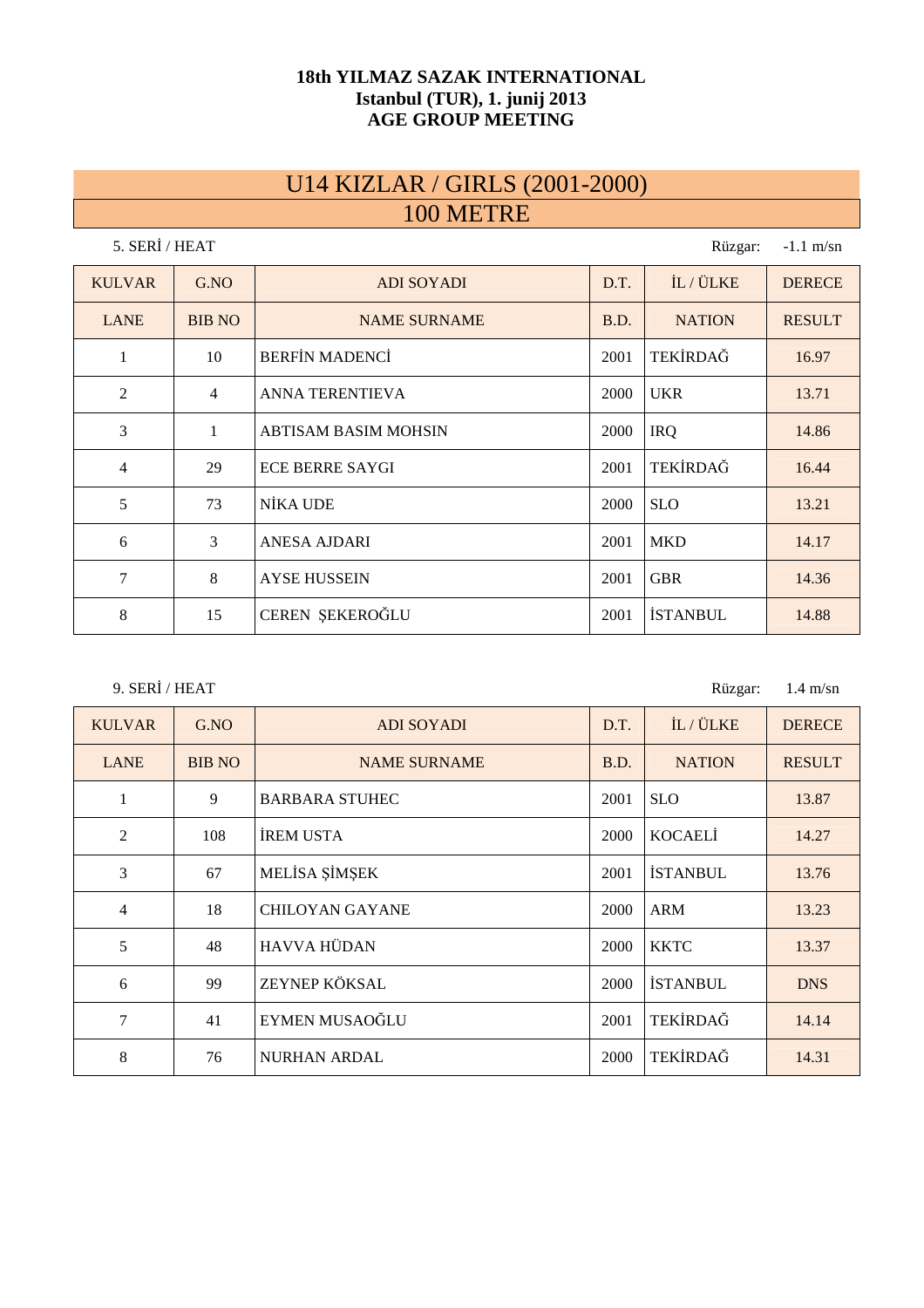# U14 KIZLAR / GIRLS (2001-2000) 100 METRE FİNAL

| $2.3 \text{ m/sn}$<br>Rüzgar: |                |                        |      |                 |               |  |  |  |
|-------------------------------|----------------|------------------------|------|-----------------|---------------|--|--|--|
| <b>SIRA</b>                   | G.NO           | <b>ADI SOYADI</b>      | D.T. | IL / ÜLKE       | <b>DERECE</b> |  |  |  |
| <b>RANK</b>                   | <b>BIB NO</b>  | <b>NAME SURNAME</b>    | B.D. | <b>NATION</b>   | <b>RESULT</b> |  |  |  |
| 1                             | 73             | NİKA UDE               | 2000 | <b>SLO</b>      | 13.09         |  |  |  |
| 2                             | 18             | <b>CHILOYAN GAYANE</b> | 2000 | <b>ARM</b>      | 13.25         |  |  |  |
| 3                             | 48             | <b>HAVVA HÜDAN</b>     | 2000 | <b>KKTC</b>     | 13.57         |  |  |  |
| $\overline{4}$                | 96             | YELENA PEXTEREVA       | 2001 | <b>AZE</b>      | 13.60         |  |  |  |
| 5                             | $\overline{4}$ | <b>ANNA TERENTIEVA</b> | 2000 | <b>UKR</b>      | 13.66         |  |  |  |
| 6                             | 67             | MELİSA ŞİMŞEK          | 2001 | <b>İSTANBUL</b> | 13.70         |  |  |  |
| 7                             | 9              | <b>BARBARA STUHEC</b>  | 2001 | <b>SLO</b>      | 13.98         |  |  |  |
| 8                             | 41             | EYMEN MUSAOĞLU         | 2001 | TEKİRDAĞ        | 14.33         |  |  |  |

## U14 KIZLAR / GIRLS (2001-2000) 800 METRE

4. SERİ / HEAT

| <b>SIRA</b>    | G.NO          | <b>ADI SOYADI</b>           | D.T. | IL / ÜLKE        | <b>DERECE</b> |
|----------------|---------------|-----------------------------|------|------------------|---------------|
| <b>RANK</b>    | <b>BIB NO</b> | <b>NAME SURNAME</b>         | B.D. | <b>NATION</b>    | <b>RESULT</b> |
| 1              | 1             | <b>ABTISAM BASIM MOHSIN</b> | 2000 | <b>IRQ</b>       | 2:46.98       |
| $\overline{2}$ | 108           | <b>İREM USTA</b>            | 2000 | <b>KOCAELI</b>   | <b>DNS</b>    |
| 3              | 14            | <b>CANSU ÇEVİK</b>          | 2000 | <b>BOLU</b>      | 2:28.64       |
| $\overline{4}$ | 82            | <b>SEMA NUR KANAT</b>       | 2000 | <b>ANKARA</b>    | 2:32.63       |
| 5              | 59            | <b>MELEK CEVAHIR</b>        | 2000 | <b>İSTANBUL</b>  | <b>DNS</b>    |
| 6              | 109           | <b>BİRFİDAN KAVAS</b>       | 2000 | <b>KOCAELI</b>   | <b>DNS</b>    |
| 7              | 37            | <b>ELMA DZAMBIC</b>         | 2000 | <b>SLO</b>       | 2:30.00       |
| 8              | 79            | <b>RAŞİDE ALTUN</b>         | 2000 | <b>ESKİŞEHİR</b> | 2:26.77       |
| 9              | 78            | PELİN AKTAŞ                 | 2000 | <b>ESKİŞEHİR</b> | 2:34.58       |
| 10             | 12            | <b>BURCU KARABUL</b>        | 2000 | <b>İSTANBUL</b>  | 2:35.20       |
| 11             | 80            | RÜMEYSA KAYA                | 2001 | <b>KOCAELI</b>   | <b>DNS</b>    |
| 12             | 11            | <b>BERİVAN TURGUÇ</b>       | 2002 | <b>DÜZCE</b>     | 2:53.92       |
| 13             | 69            | MERYEM ÖZÇELİK              | 2000 | <b>ISPARTA</b>   | 2:16.83       |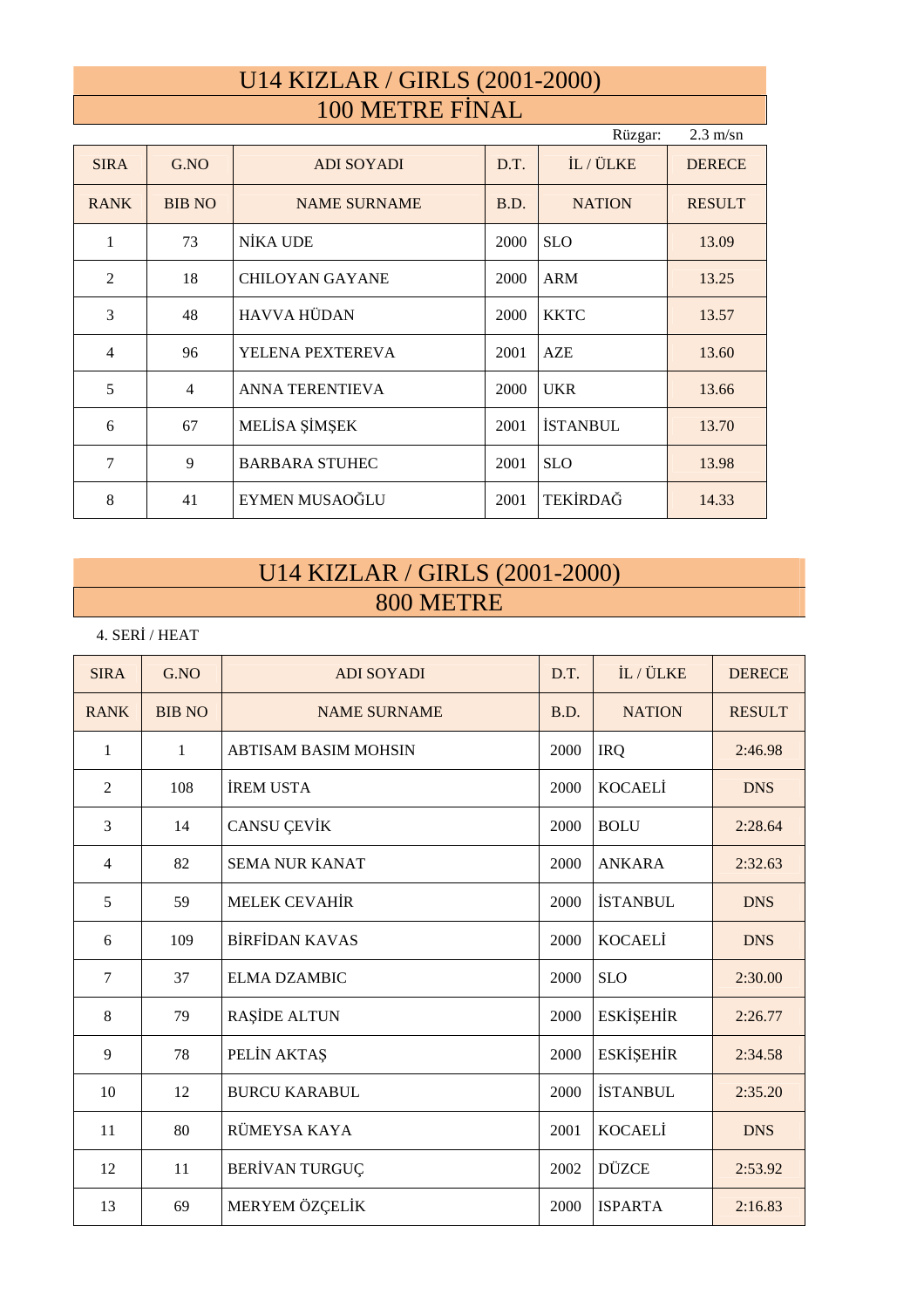#### U14 ERKEKLER / BOYS (2001-2000) 100 METRE

| 7. SERİ / HEAT | Rüzgar:       | $-0.6$ m/sn            |      |                 |               |
|----------------|---------------|------------------------|------|-----------------|---------------|
| <b>KULVAR</b>  | G.NO          | <b>ADI SOYADI</b>      | D.T. | İL / ÜLKE       | <b>DERECE</b> |
| <b>LANE</b>    | <b>BIB NO</b> | <b>NAME SURNAME</b>    | B.D. | <b>NATION</b>   | <b>RESULT</b> |
| $\mathbf{1}$   | 452           | ÖNDER ATUN             | 2001 | TEKİRDAĞ        | 14.15         |
| 2              | 461           | YILMAZ BERKE KARATAŞ   | 2001 | <b>AYDIN</b>    | 13.64         |
| 3              | 438           | <b>MERT CAMBAZ</b>     | 2000 | TEKİRDAĞ        | 12.82         |
| $\overline{4}$ | 447           | <b>NADİR BİLİR</b>     | 2000 | <b>ISPARTA</b>  | 12.80         |
| 5              | 460           | YAĞIZ ARSLAN           | 2000 | TEKİRDAĞ        | 13.15         |
| 6              | 424           | <b>GREGOR GRAHOVAC</b> | 2000 | <b>SLO</b>      | 12.27         |
| 7              | 471           | <b>EREN YAVUZ</b>      | 2002 | <b>İSTANBUL</b> | 14.30         |

## U14 ERKEKLER / BOYS (2001-2000) 100 METRE FİNAL

Rüzgar: 1.6 m/sn SIRA D.T. ADI SOYADI G.NO LIL/ÜLKE DERECE RANK B.D. NAME SURNAME BIB NO NATION RESULT 1 | 424 | GREGOR GRAHOVAC | 2000 | SLO | 12.03 2 439 MILAN VELKOVIKJ 2000 MKD 12.16 3 438 MERT CAMBAZ 2000 TEKİRDAĞ 12.62 4 447 NADİR BİLİR 2000 ISPARTA 12.69 5 468 MUHAMMED GÜLTEKİN 2000 İSTANBUL 13.08 6 | 472 | MOYASSAR MAGDY | 2000 | EGY | 13.09 7 | 473 | DOĞAN BİLEN | 2000 | SAKARYA | 13.12 8 460 YAĞIZ ARSLAN 2000 TEKİRDAĞ 13.16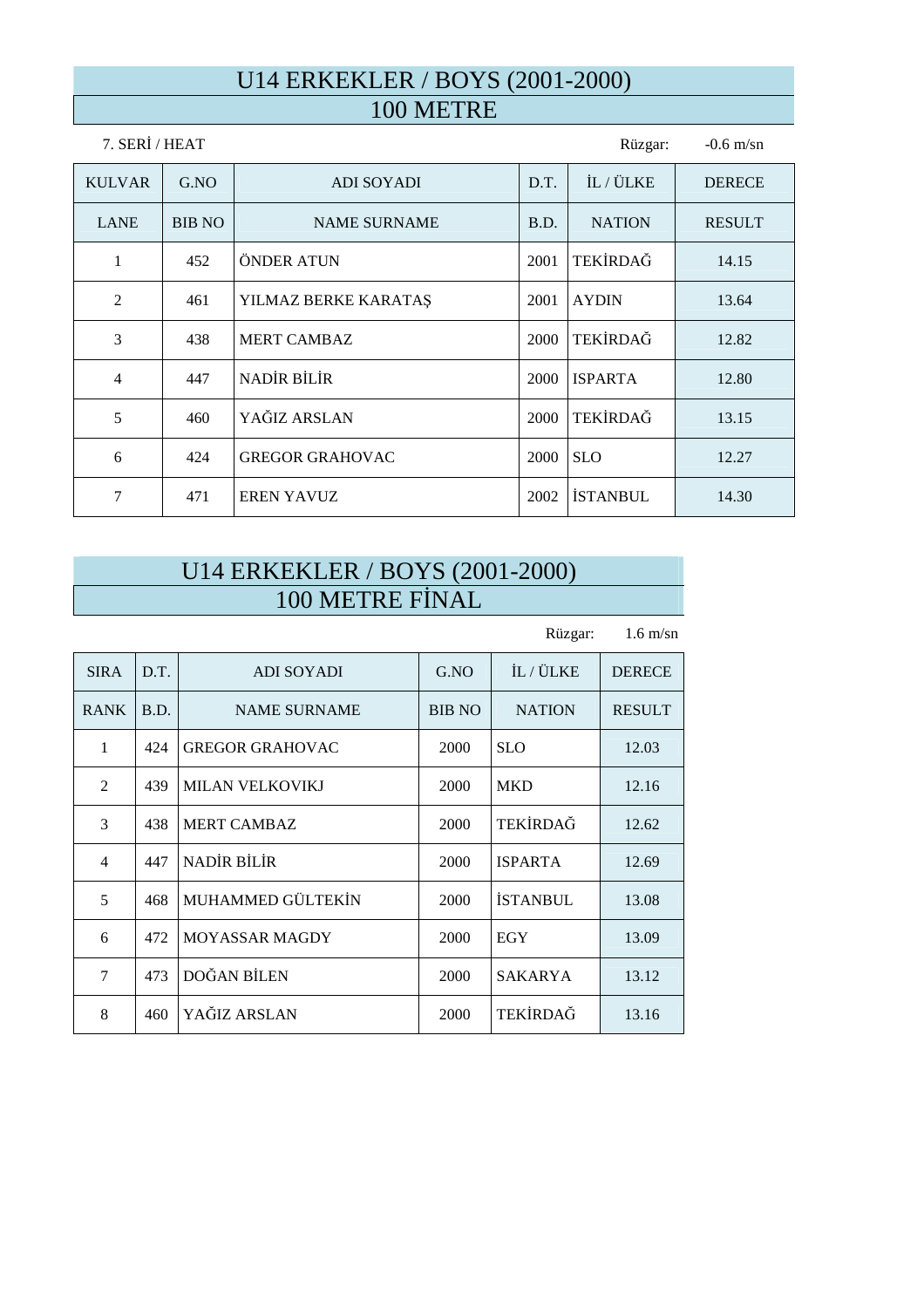#### U18 ERKEKLER / BOYS (1997-1996) 1500 METRE

#### 3. SERİ / HEAT

| <b>SIRA</b>    | G.NO          | <b>ADI SOYADI</b>        | D.T. | İL / ÜLKE       | <b>DERECE</b> |
|----------------|---------------|--------------------------|------|-----------------|---------------|
| <b>RANK</b>    | <b>BIB NO</b> | <b>NAME SURNAME</b>      | B.D. | <b>NATION</b>   | <b>RESULT</b> |
| 1              | 652           | <b>HASAN KESKİN</b>      | 1997 | <b>DÜZCE</b>    | 4:11.74       |
| $\overline{2}$ | 690           | <b>RAMAZAN TANRIKULU</b> | 1996 | <b>DÜZCE</b>    | 4:23.53       |
| 3              | 734           | SALİH ÇELİKHASI          | 1997 | <b>KOCAELI</b>  | <b>DNF</b>    |
| $\overline{4}$ | 640           | <b>ERAY AK</b>           | 1996 | <b>DÜZCE</b>    | 4:20.45       |
| 5              | 639           | ENIS BAYKAL              | 1997 | <b>BOLU</b>     | 4:24.23       |
| 6              | 704           | <b>VAHAP ÇAMUR</b>       | 1997 | <b>İSTANBUL</b> | 5:15.35       |
| $\overline{7}$ | 677           | MÜCAHİT TAŞÇI            | 1996 | <b>ISPARTA</b>  | 4:16.76       |
| 8              | 621           | <b>BERKAN TURAN</b>      | 1997 | <b>İSTANBUL</b> | 4:31.62       |
| 9              | 680           | <b>OKAN KÖSE</b>         | 1996 | <b>ISPARTA</b>  | 4:42.43       |
| 10             | 673           | MEVLÜT CELAL             | 1996 | <b>BURSA</b>    | 4:76.30       |
| 11             | 736           | HAKAN ÇOBAN              | 1996 | <b>KOCAELI</b>  | 4:06.93       |
| 12             | 713           | SEMİH DEMİRKOL           | 1997 | <b>İSTANBUL</b> | 4:00.36       |
| 13             | 622           | <b>BOR GRDADOLNIK</b>    | 1996 | <b>SLO</b>      | 4:15.52       |

# U18 ERKEKLER / BOYS (1997-1996) YÜKSEK ATLAMA / HIGH JUMP

| <b>SIRA</b>    | G.NO          | ADI SOYADI            | D.T. | İL / ÜLKE       | <b>DERECE</b> |
|----------------|---------------|-----------------------|------|-----------------|---------------|
| <b>RANK</b>    | <b>BIB NO</b> | <b>NAME SURNAME</b>   | B.D. | <b>NATION</b>   | <b>RESULT</b> |
| 1              | 701           | <b>TUNAHAN DURMAZ</b> | 1996 | <b>KOCAELI</b>  | 2.08          |
| $\mathfrak{D}$ | 614           | <b>AXEL LUXA</b>      | 1997 | <b>SLO</b>      | 2.05          |
| 3              | 611           | ALASGAR MAMMADOV      | 1996 | <b>AZE</b>      | 1.99          |
| 4              | 692           | <b>SAMIR HODZIC</b>   | 1996 | <b>BIH</b>      | 1.96          |
| 5              | 724           | SERKAN GÖZEL          | 1997 | <b>BURSA</b>    | 1.90          |
| 6              | 658           | İBRAHİM ERBAŞ         | 1997 | TEKİRDAĞ        | 1.80          |
| 7              | 708           | YAĞIZ ERDOĞAN         | 1996 | <b>İSTANBUL</b> | 1.75          |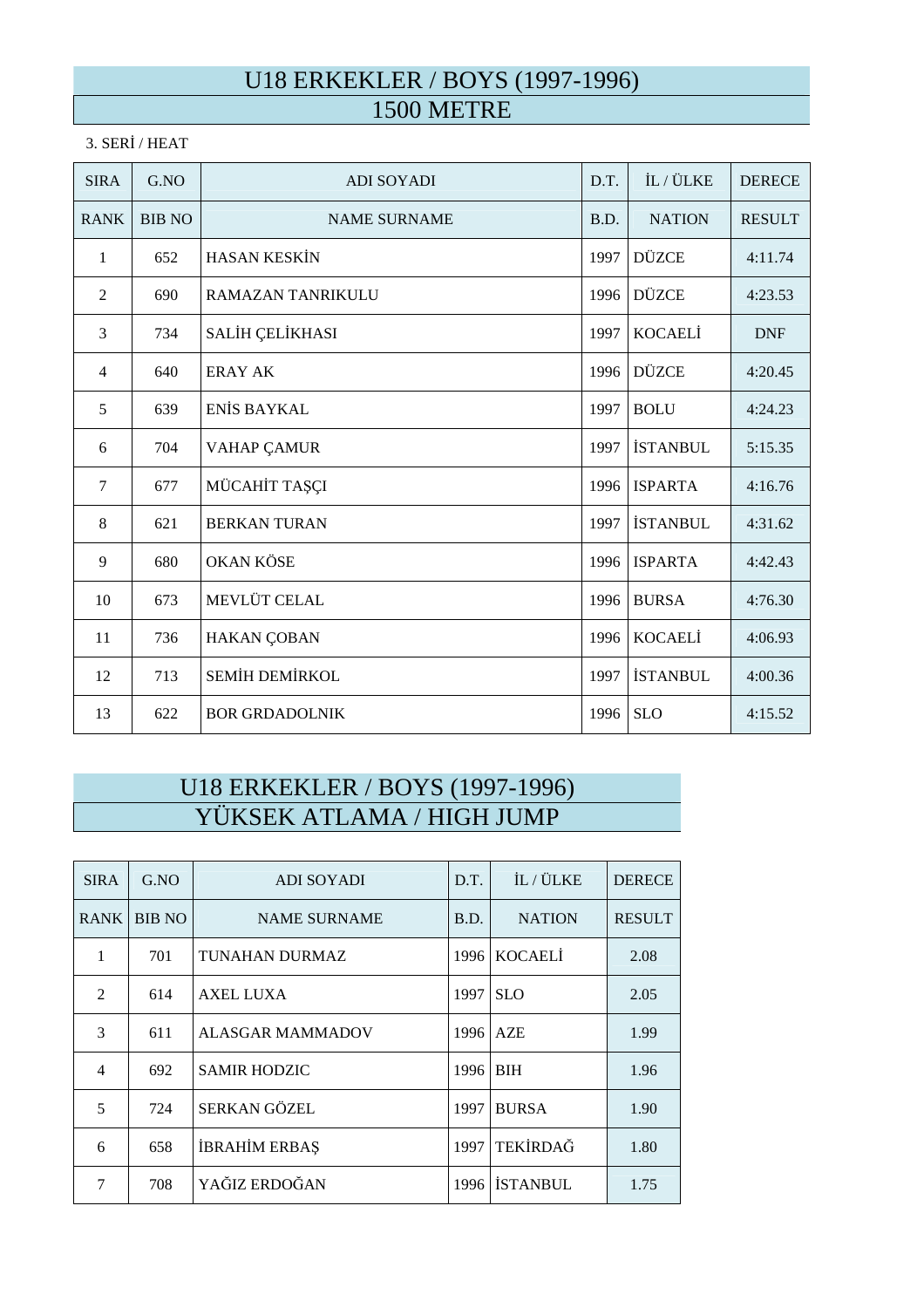| 8  | 669 | MEHMET EMRE SÖNMEZ            |      | 1997 ISTANBUL    | 1.75      |
|----|-----|-------------------------------|------|------------------|-----------|
| 9  | 687 | RAHBİ BARIŞ TOPUZ             | 1996 | <b>İSTANBUL</b>  | 1.70      |
| 10 | 644 | <b>ERTAN TAŞÇI</b>            | 1997 | <b>ISTANBUL</b>  | 1.65      |
| 11 | 715 | ERTUĞRUL DEMİRDAĞ             | 1997 | <b>İSTANBUL</b>  | 1.65      |
| 12 | 682 | <b>ONUR ESEN</b>              |      | 1997 KOCAELİ     | 1.60      |
| 13 | 706 | <b>VASIL MALOMIROV VLASOV</b> | 1997 | <b>BUL</b>       | 1.55      |
|    | 664 | <b>KEREM ÇOLAK</b>            | 1997 | <b>CANAKKALE</b> | <b>NM</b> |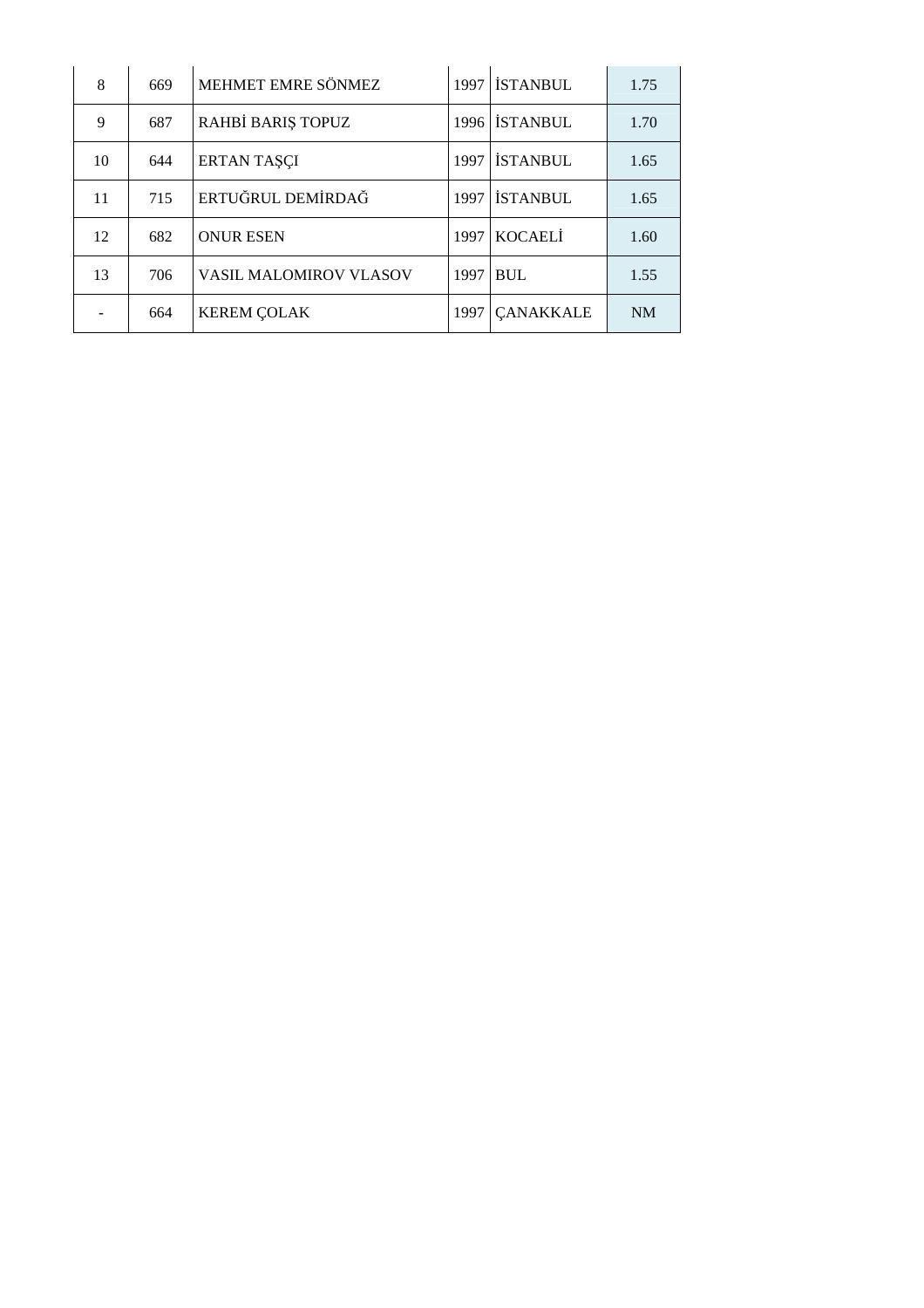#### U14 KIZLAR / GIRLS (2001-2000) UZUN ATLAMA / LONG JUMP

| <b>SIRA</b>    | G.NO           | <b>ADI SOYADI</b>        | D.T. | İL / ÜLKE       |              |                |      | <b>DERECE</b> |
|----------------|----------------|--------------------------|------|-----------------|--------------|----------------|------|---------------|
| <b>RANK</b>    | <b>BIB NO</b>  | <b>NAME SURNAME</b>      | B.D. | <b>NATION</b>   | $\mathbf{1}$ | $\overline{2}$ | 3    | <b>RESULT</b> |
| $\mathbf{1}$   | 73             | NİKA UDE                 | 2000 | <b>SLO</b>      | $\mathbf X$  | X              | 5.44 | 5.44          |
| $\overline{2}$ | 9              | <b>BARBARA STUHEC</b>    | 2001 | <b>SLO</b>      | $\mathbf X$  | 4.81           | 4.78 | 4.81          |
| 3              | 70             | MİLENAY GÜNSOY           | 2000 | <b>KKTC</b>     | 4.45         | 4.63           | 4.78 | 4.78          |
| 4              | 21             | ÇİĞDE KAHVECİOĞLU        | 2000 | <b>KKTC</b>     | 4.63         | 4.73           | 4.67 | 4.73          |
| 5              | $\overline{2}$ | ALMİNA MALKOÇ            | 2001 | TEKİRDAĞ        | 4.62         | 4.56           | 4.69 | 4.69          |
| 6              | 96             | YELENA PEXTEREVA         | 2001 | AZE             | X            | 4.40           | 4.58 | 4.58          |
| $\tau$         | 55             | <b>KIRA BREUSS</b>       | 2000 | AZE             | X            | 4.44           | 4.55 | 4.55          |
| 8              | 57             | MARGARYAN ARMINE         | 2000 | $\mathbf{ARM}$  | X            | 4.54           | X    | 4.54          |
| 9              | 52             | İPEK GÖKMEN              | 2000 | <b>AYDIN</b>    | 4.16         | 4.12           | 4.13 | 4.16          |
| 10             | 90             | <b>ŞİBA MİNAZ</b>        | 2000 | <b>İSTANBUL</b> | 4.10         | 3.93           | 4.12 | 4.12          |
| 11             | 76             | NURHAN ARDAL             | 2000 | TEKİRDAĞ        | 3.92         | 4.08           | 3.88 | 4.08          |
| 12             | 68             | <b>MEMDUHANUR NACAR</b>  | 2000 | TEKİRDAĞ        | 3.76         | 3.94           | 4.01 | 4.01          |
| 13             | 92             | <b>VIRAG BARTUS</b>      | 2001 | <b>ROU</b>      | 3.95         | X              | 4.00 | 4.00          |
| 14             | 47             | HASRET YILDIRIM          | 2000 | <b>EDİRNE</b>   | 3.80         | 3.95           | 3.99 | 3.99          |
| 15             | 16             | <b>CEYHAN SİNGER</b>     | 2000 | <b>EDİRNE</b>   | 3.72         | 3.89           | 3.88 | 3.89          |
| 16             | 94             | YAREN TAŞÇI              | 2002 | <b>İSTANBUL</b> | 3.56         | 3.52           | 3.87 | 3.87          |
| 17             | 27             | <b>EBRAR ESLEM ÇETİN</b> | 2002 | <b>KOCAELI</b>  | 3.42         | 3.83           | 3.80 | 3.83          |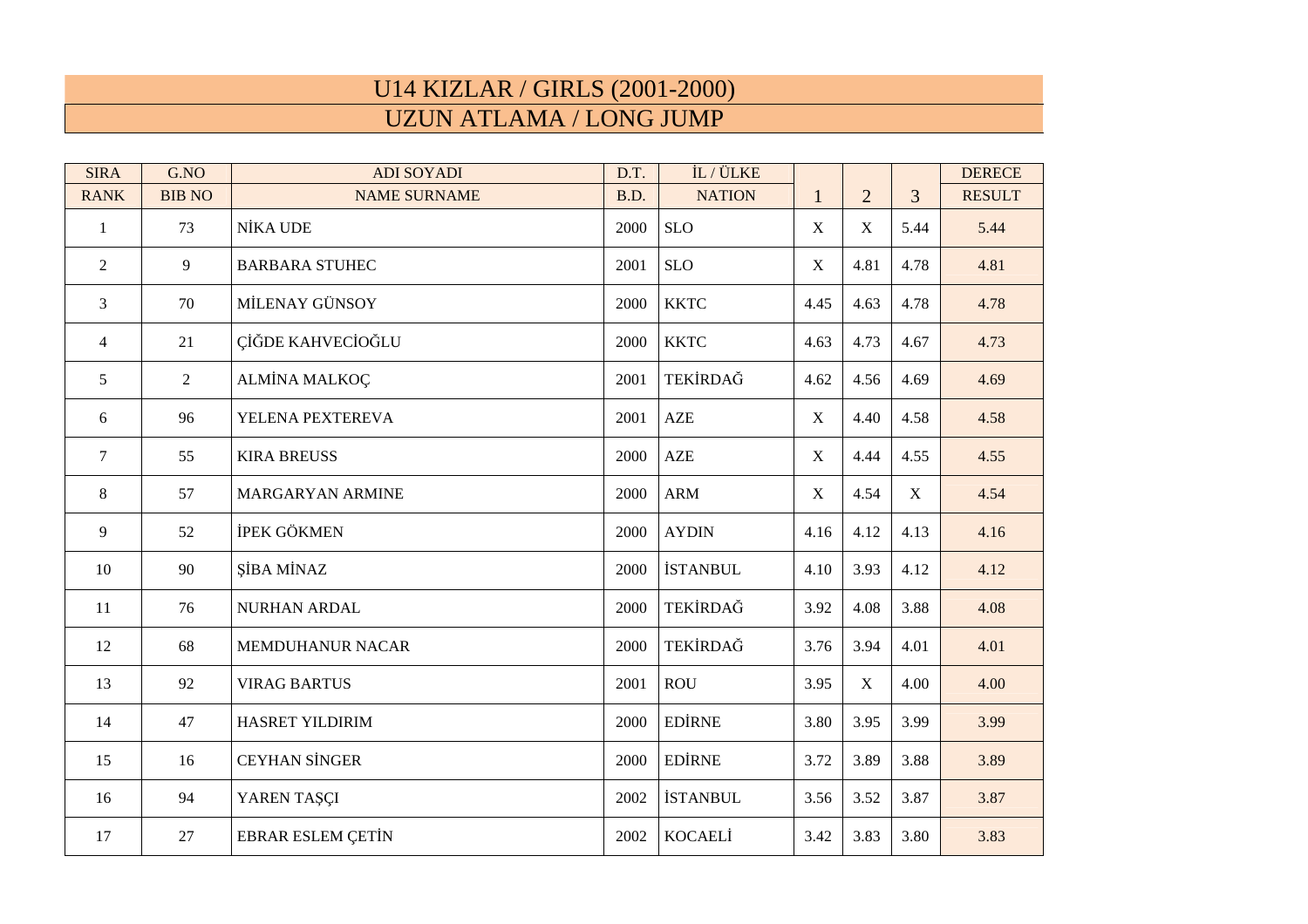| 18                       | 31  | <b>EDA YILDIRIMER</b>          | 2000 | <b>İSTANBUL</b> | 3.80                     | X                         | 3.81                     | 3.81      |
|--------------------------|-----|--------------------------------|------|-----------------|--------------------------|---------------------------|--------------------------|-----------|
| 19                       | 8   | <b>AYSE HUSSEIN</b>            | 2001 | <b>GBR</b>      | $\blacksquare$           | 3.79                      |                          | 3.79      |
| 20                       | 26  | DUYGU ÖRNEK                    | 2000 | <b>DÜZCE</b>    | $\mathbf X$              | 3.68                      | 3.31                     | 3.68      |
| 21                       | 49  | <b>HİLAL ÖZKAN</b>             | 2000 | TEKİRDAĞ        | 3.67                     | 3.61                      | 3.60                     | 3.67      |
| 22                       | 115 | DİLRUBA KURTULUŞ               | 2002 | <b>SAKARYA</b>  | X                        | $\boldsymbol{\mathrm{X}}$ | 3.56                     | 3.56      |
| 23                       | 20  | ÇİGDEM SALİHOĞLU               | 2001 | <b>DÜZCE</b>    | 3.22                     | 3.36                      | 3.23                     | 3.36      |
| 24                       | 112 | <b>AYSE NATHUR</b>             | 2002 | <b>İSTANBUL</b> | 3.15                     | 2.71                      | 2.87                     | 3.15      |
| 25                       | 114 | ZAİDE ÇAKMAK                   | 2001 | <b>SAKARYA</b>  | X                        |                           | 2.79                     | 2.79      |
| $\overline{\phantom{a}}$ | 58  | <b>MAYSER MAGDY ALI HASSAN</b> | 2000 | EGY             | $\mathbf X$              |                           | $\overline{\phantom{a}}$ | NM        |
| $\blacksquare$           | 113 | RÜMEYSA KALENDER               | 2001 | <b>SAKARYA</b>  | X                        |                           | $\overline{\phantom{a}}$ | <b>NM</b> |
| $\blacksquare$           | 10  | <b>BERFİN MADENCİ</b>          | 2001 | TEKİRDAĞ        | $\mathbf X$              | ÷.                        | $\overline{a}$           | <b>NM</b> |
| $\overline{\phantom{a}}$ | 19  | ÇAĞLA SERAPKENT                | 2002 | TEKİRDAĞ        | $\blacksquare$           |                           |                          | <b>NM</b> |
|                          | 61  | MELEK GÖZDE İLERİ              | 2001 | TEKİRDAĞ        | $\overline{\phantom{a}}$ |                           |                          | <b>NM</b> |
| $\sim$                   | 71  | NAZLI DEMİRKILIÇ               | 2001 | <b>İSTANBUL</b> | $\blacksquare$           |                           |                          | <b>NM</b> |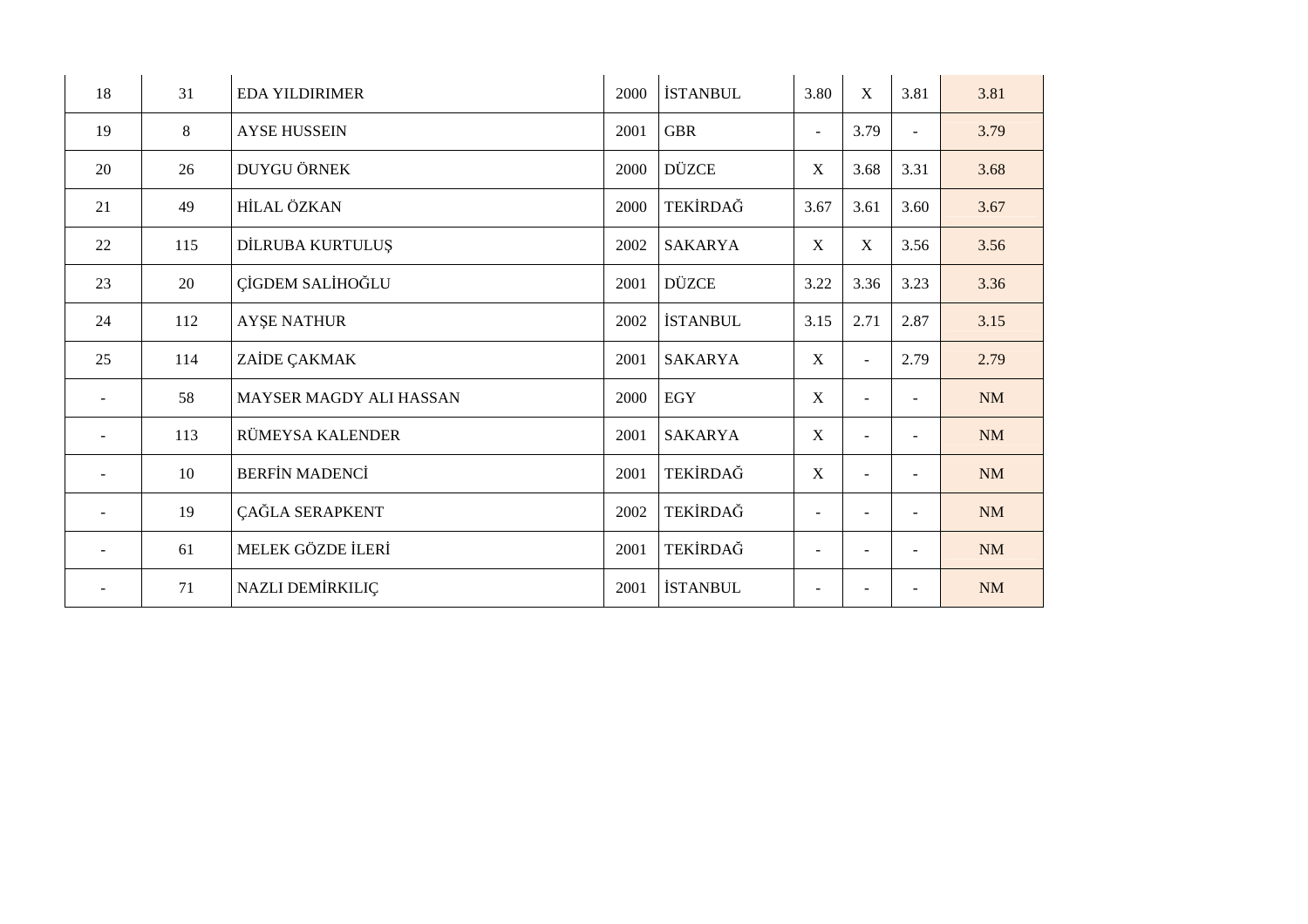# U14 KIZLAR / GIRLS (2001-2000) UZUN ATLAMA / LONG JUMP FİNAL

| <b>SIRA</b>    | G.NO          | <b>ADI SOYADI</b>       | D.T. | IL / ÜLKE     |             |                |                  |                | <b>DERECE</b> | RÜZGAR      |
|----------------|---------------|-------------------------|------|---------------|-------------|----------------|------------------|----------------|---------------|-------------|
| <b>RANK</b>    | <b>BIB NO</b> | <b>NAME SURNAME</b>     | B.D. | <b>NATION</b> | $\perp$     | $\overline{2}$ | 3                | $\overline{4}$ | <b>RESULT</b> | <b>WIND</b> |
|                | 73            | NİKA UDE                | 2000 | <b>SLO</b>    | X           | X              | $\boldsymbol{X}$ | 5.17           | 5.17          |             |
| 2              | 9             | <b>BARBARA STUHEC</b>   | 2001 | <b>SLO</b>    | 4.76        | 4.79           | 4.72             | 4.86           | 4.86          |             |
| 3              | 70            | MİLENAY GÜNSOY          | 2000 | <b>KKTC</b>   | 4.63        | 4.37           | 4.52             | 4.81           | 4.81          |             |
| $\overline{4}$ | 21            | CİĞDE KAHVECİOĞLU       | 2000 | <b>KKTC</b>   | X           | 4.63           | 4.32             | 4.79           | 4.79          |             |
| 5              | 2             | <b>ALMİNA MALKOÇ</b>    | 2001 | TEKİRDAĞ      | 4.36        | X              | 4.67             | 4.65           | 4.67          |             |
| 6              | 57            | <b>MARGARYAN ARMINE</b> | 2000 | ARM           | 4.59        | 4.50           | 4.55             | 4.52           | 4.59          |             |
| $\tau$         | 55            | <b>KIRA BREUSS</b>      | 2000 | AZE           | $\mathbf X$ | 4.49           | 4.36             | X              | 4.49          |             |
| 8              | 96            | YELENA PEXTEREVA        | 2001 | AZE           | 4.40        | 3.53           | 4.36             | 4.36           | 4.40          |             |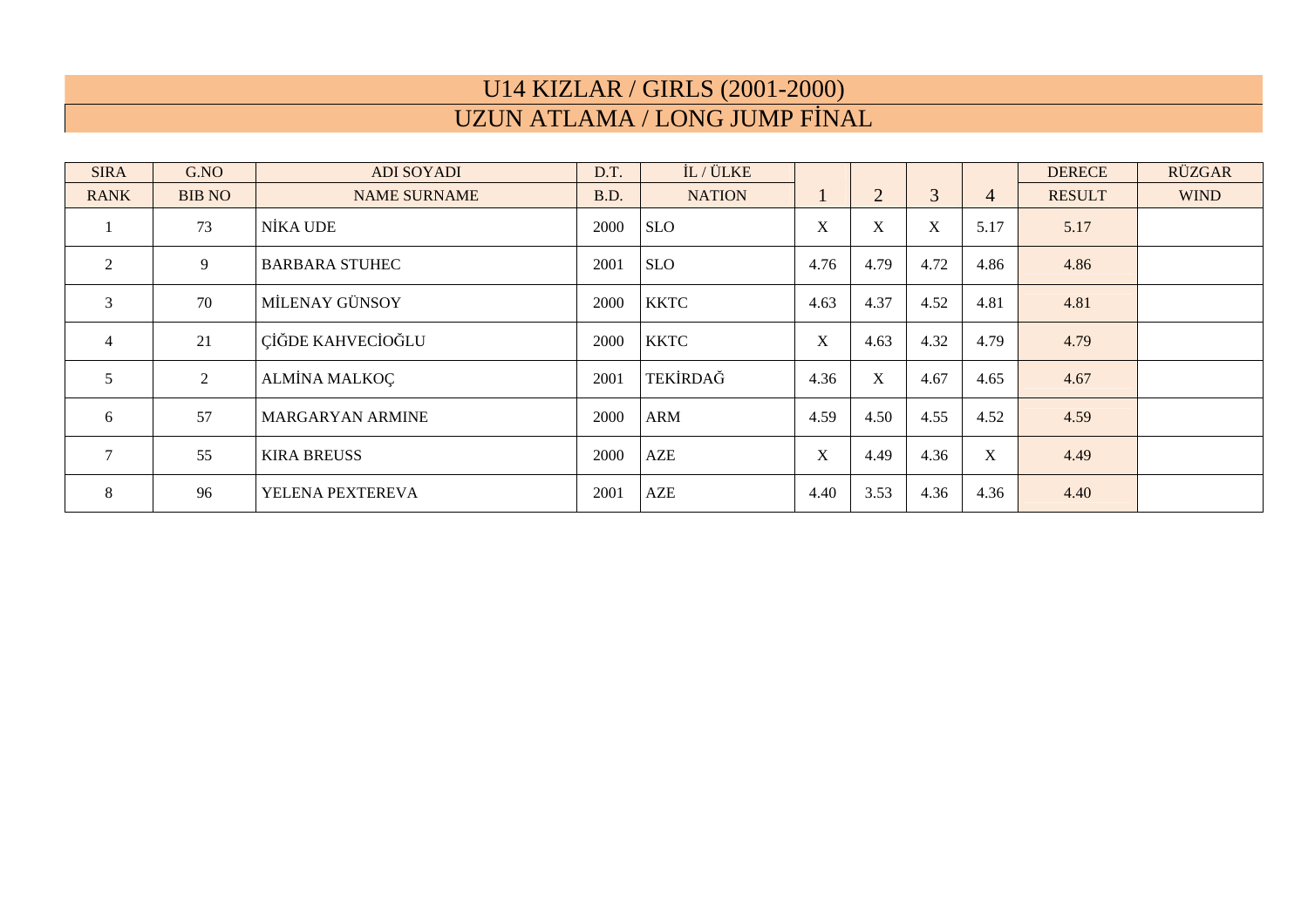# U14 ERKEKLER / BOYS (2001-2000) UZUN ATLAMA / LONG JUMP

| <b>SIRA</b>    | G.NO          | <b>ADI SOYADI</b>      | D.T. | IL / ÜLKE       |              |                |             | <b>DERECE</b> |
|----------------|---------------|------------------------|------|-----------------|--------------|----------------|-------------|---------------|
| <b>RANK</b>    | <b>BIB NO</b> | <b>NAME SURNAME</b>    | B.D. | <b>NATION</b>   | $\mathbf{1}$ | $\overline{2}$ | 3           | <b>RESULT</b> |
| $\mathbf{1}$   | 443           | MUSTAFA YORULMAZ       | 2000 | <b>KKTC</b>     | 5.18         | 5.32           | 5.25        | 5.32          |
| $\overline{2}$ | 460           | YAĞIZ ARSLAN           | 2000 | TEKİRDAĞ        | 5.14         | 5.29           |             | 5.29          |
| 3              | 58            | MOYASSAR MAGDY         | 2000 | <b>EGY</b>      | 5.11         | 5.08           | 5.29        | 5.29          |
| $\overline{4}$ | 424           | <b>GREGOR GRAHOVAC</b> | 2000 | <b>SLO</b>      | 5.20         | X              | 5.20        | 5.20          |
| 5              | 439           | <b>MILAN VELKOVIKJ</b> | 2000 | <b>MKD</b>      | 4.62         | 4.93           | 4.17        | 4.93          |
| 6              | 473           | DOĞAN BİLEN            | 2000 | <b>SAKARYA</b>  | 4.75         | 4.84           | 4.79        | 4.84          |
| $\tau$         | 110           | <b>KAMURAN ÖZEN</b>    |      |                 | 4.63         | 4.58           | 4.55        | 4.63          |
| 8              | 406           | <b>ATAKAN ECE</b>      | 2000 | <b>İSTANBUL</b> | 4.58         | 4.60           | $\mathbf X$ | 4.60          |
| 9              | 448           | OĞUZ KAĞAN HACIOĞLU    | 2001 | TEKİRDAĞ        | 4.60         | 4.57           | 4.21        | 4.60          |
| 10             | 402           | <b>ALAATTİN ERSOY</b>  | 2001 | <b>DÜZCE</b>    | 4.57         | 4.01           | 4.00        | 4.57          |
| 11             | 441           | MUHAMMET GÜNGÖR        | 2000 | <b>BOLU</b>     | 4.44         | 4.52           | 4.12        | 4.52          |
| 12             | 461           | YILMAZ BERKE KARATAŞ   | 2001 | <b>AYDIN</b>    | 4.51         | 4.16           | 4.35        | 4.51          |
| 13             | 434           | KOSTADIN UZUNOV        | 2000 | <b>BUL</b>      | X            | 4.44           | 4.26        | 4.44          |
| 14             | 468           | MUHAMMED GÜLTEKİN      | 2000 | <b>İSTANBUL</b> | 4.40         | 4.38           | X           | 4.40          |
| 15             | 438           | <b>MERT CAMBAZ</b>     | 2000 | TEKİRDAĞ        | 4.37         | 4.39           | 4.36        | 4.39          |
| 16             | 479           | İBRAHİM PAÇACI         | 2001 | <b>SAKARYA</b>  | 3.84         | 4.24           | 3.96        | 4.24          |
| 17             | 474           | ÖZGÜR GİRGİN           | 2000 | <b>SAKARYA</b>  | 4.05         | 4.06           | 4.14        | 4.14          |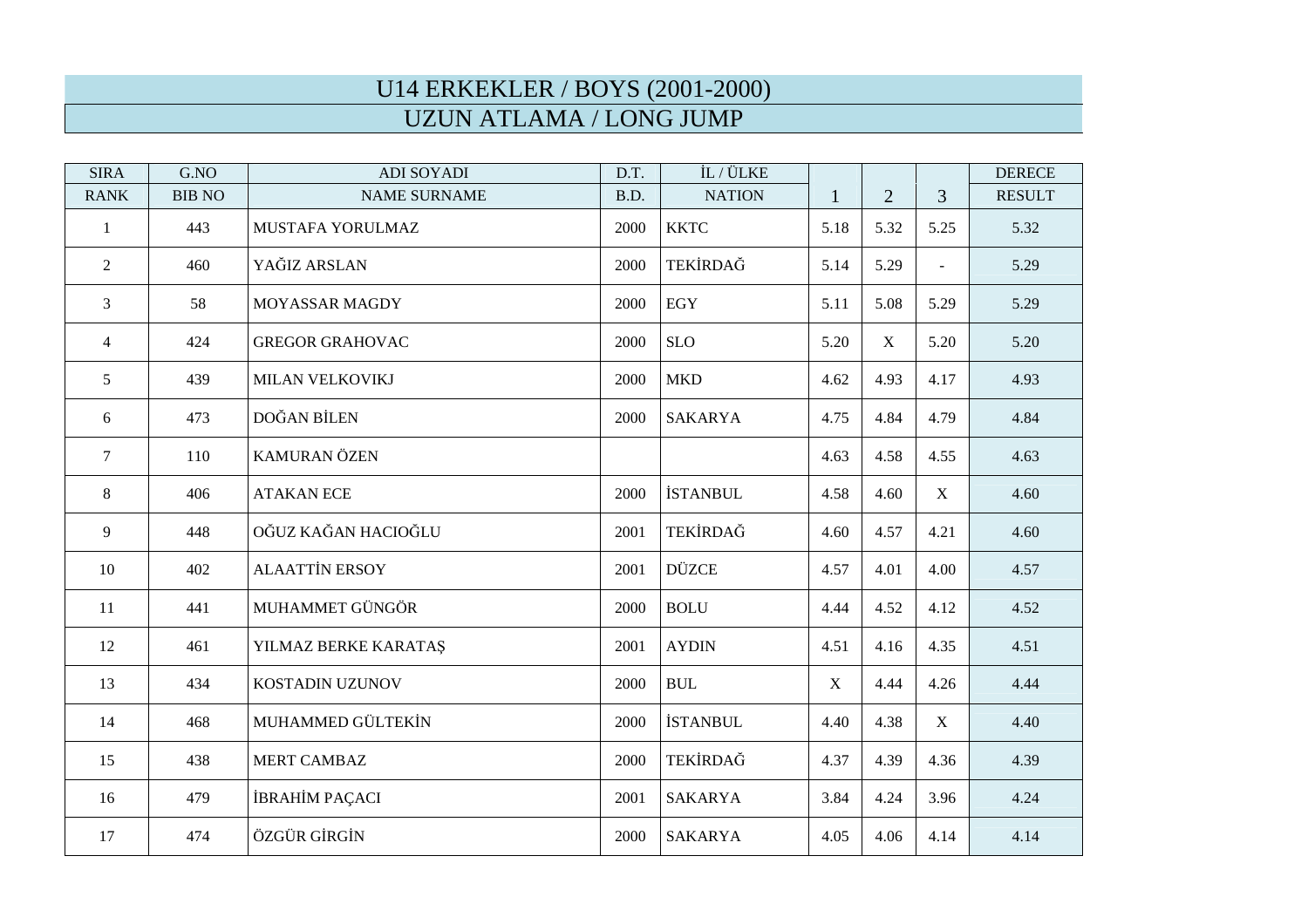| 18     | 414 | <b>EGECAN KEMAL YOLDAS</b> | 2001 | <b>İSTANBUL</b> | 3.98        | 4.00        | 4.14        | 4.14 |
|--------|-----|----------------------------|------|-----------------|-------------|-------------|-------------|------|
| 19     | 478 | <b>SAMET KARTAL</b>        | 2001 | SAKARYA         | 3.64        | 4.01        | X           | 4.01 |
| 20     | 453 | RÜSTEM EFE HUDUTİ          | 2001 | <b>EDIRNE</b>   | 3.96        | X           | 3.77        | 3.96 |
| 21     | 475 | MUHAMMED GÜVEN             | 2000 | SAKARYA         | 3.83        | $\mathbf X$ | 3.69        | 3.83 |
| 22     | 404 | ALTUĞ YILMAZ               | 2001 | <b>İSTANBUL</b> | 3.49        | 3.60        | 3.81        | 3.81 |
| 23     | 477 | MUHARREM KURTULMUŞ         | 2001 | SAKARYA         | $\mathbf X$ | 3.42        | 3.80        | 3.80 |
| 24     | 456 | TALHA BURAK TUNA           | 2001 | <b>DÜZCE</b>    | 3.61        | 3.64        | 3.57        | 3.64 |
| 25     | 413 | <b>EGE ARSLAN</b>          | 2002 | TEKİRDAĞ        | 3.45        | 3.29        | 3.33        | 3.45 |
| 26     | 418 | <b>ERDEM YILMAZ</b>        | 2002 | TEKİRDAĞ        | 3.39        | 3.35        | 3.30        | 3.39 |
| 27     | 476 | <b>MERTCAN YILDIZ</b>      | 2001 | <b>SAKARYA</b>  | 3.32        | 3.33        | 3.36        | 3.36 |
| $\sim$ | 454 | <b>SAMETCAN ŞAHİN</b>      | 2000 | <b>BOLU</b>     | $\mathbf X$ | $\mathbf X$ | $\mathbf X$ | NM   |
|        |     |                            |      |                 |             |             |             |      |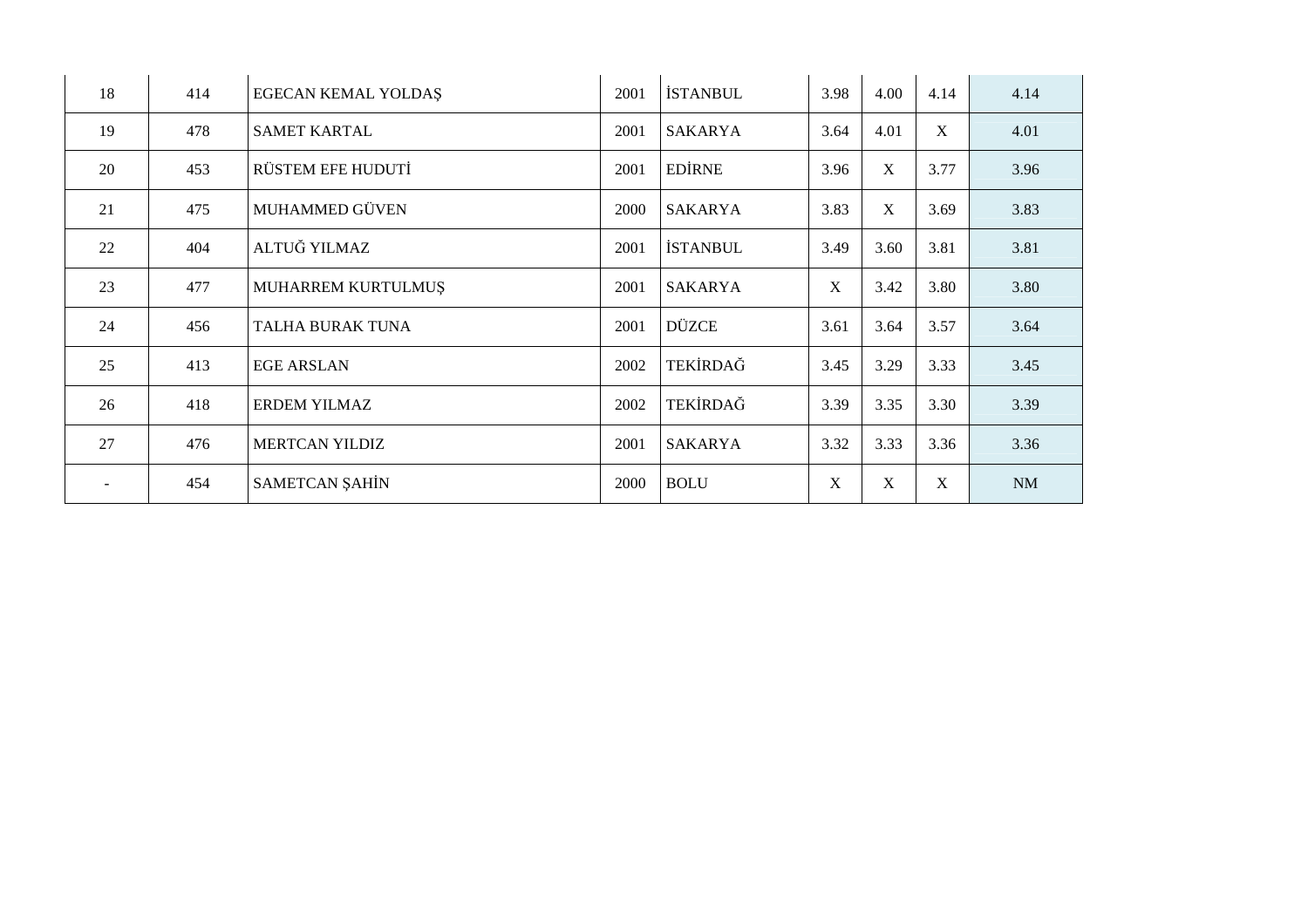# U14 ERKEKLER / BOYS (2001-2000) UZUN ATLAMA / LONG JUMP FİNAL

| <b>SIRA</b>    | G.NO          | <b>ADI SOYADI</b>       | D.T. | IL / ÜLKE       |              |                |      |                | <b>DERECE</b> |
|----------------|---------------|-------------------------|------|-----------------|--------------|----------------|------|----------------|---------------|
| <b>RANK</b>    | <b>BIB NO</b> | <b>NAME SURNAME</b>     | B.D. | <b>NATION</b>   | $\mathbf{I}$ | $\overline{2}$ | 3    | $\overline{4}$ | <b>RESULT</b> |
|                | 424           | <b>GREGOR GRAHOVAC</b>  | 2000 | <b>SLO</b>      | X            | 5.50           | 5.59 | X              | 5.59          |
| $\overline{2}$ | 443           | <b>MUSTAFA YORULMAZ</b> | 2000 | <b>KKTC</b>     | 5.18         | X              | 5.32 | 5.42           | 5.42          |
| 3              | 58            | <b>MOYASSAR MAGDY</b>   | 2000 | EGY             | 5.34         | X              | 5.33 | X              | 5.34          |
| $\overline{4}$ | 460           | YAĞIZ ARSLAN            | 2000 | TEKİRDAĞ        | 5.15         | 5.30           | 5.34 | 5.15           | 5.34          |
| 5              | 439           | <b>MILAN VELKOVIKJ</b>  | 2000 | <b>MKD</b>      | 5.25         | 4.16           | 5.17 | 5.07           | 5.25          |
| 6              | 473           | DOĞAN BİLEN             | 2000 | <b>SAKARYA</b>  | 4.98         | X              | 4.96 | 4.97           | 4.98          |
| $\overline{7}$ | 406           | <b>ATAKAN ECE</b>       | 2000 | <b>İSTANBUL</b> | 4.50         | 4.63           | 4.57 | 4.60           | 4.63          |

#### U18 ERKEKLER / BOYS (1997-1996) GÜLLE ATMA / SHOT PUT – 5kg

| <b>SIRA</b> | G.NO          | <b>ADI SOYADI</b>    | D.T.       | IL / ÜLKE       |       |       |       |             |       |       |                          | <b>DERECE</b> |
|-------------|---------------|----------------------|------------|-----------------|-------|-------|-------|-------------|-------|-------|--------------------------|---------------|
| <b>RANK</b> | <b>BIB NO</b> | <b>NAME SURNAME</b>  | B.D.       | <b>NATION</b>   |       | ◠     | 3     | $1/2$ Final | 4     |       | 6                        | <b>RESULT</b> |
|             | 608           | AHMED SHERIF ADEL    | 1996 EGY   |                 | 19.60 | 19.15 | X     | 19.60       | 19.77 | X     | 20.86                    | 20.86         |
| 2           | 675           | MUHAMMED MAGDY HAMZA | 1996 EGY   |                 | X     | 17.51 | 19.70 | 19.70       | X     | X     | X                        | 19.70         |
| 3           | 678           | <b>NACE PLESKO</b>   | $1996$ SLO |                 | 18.48 | 17.89 | 18.85 | 18.85       | X     | 18.51 | 18.88                    | 18.88         |
| 4           | 619           | BERDAN BURAK DEMİR   | 1996       | <b>ISTANBUL</b> | 16.25 | 16.18 | 16.61 | 16.61       | X     | 15.84 | $\overline{\phantom{a}}$ | 16.61         |
|             | 642           | <b>ERSEL KURTUL</b>  | 1998       | <b>BURSA</b>    | 13.09 | 13.18 | 12.39 | 13.18       | 13.59 | 13.47 | 13.06                    | 13.59         |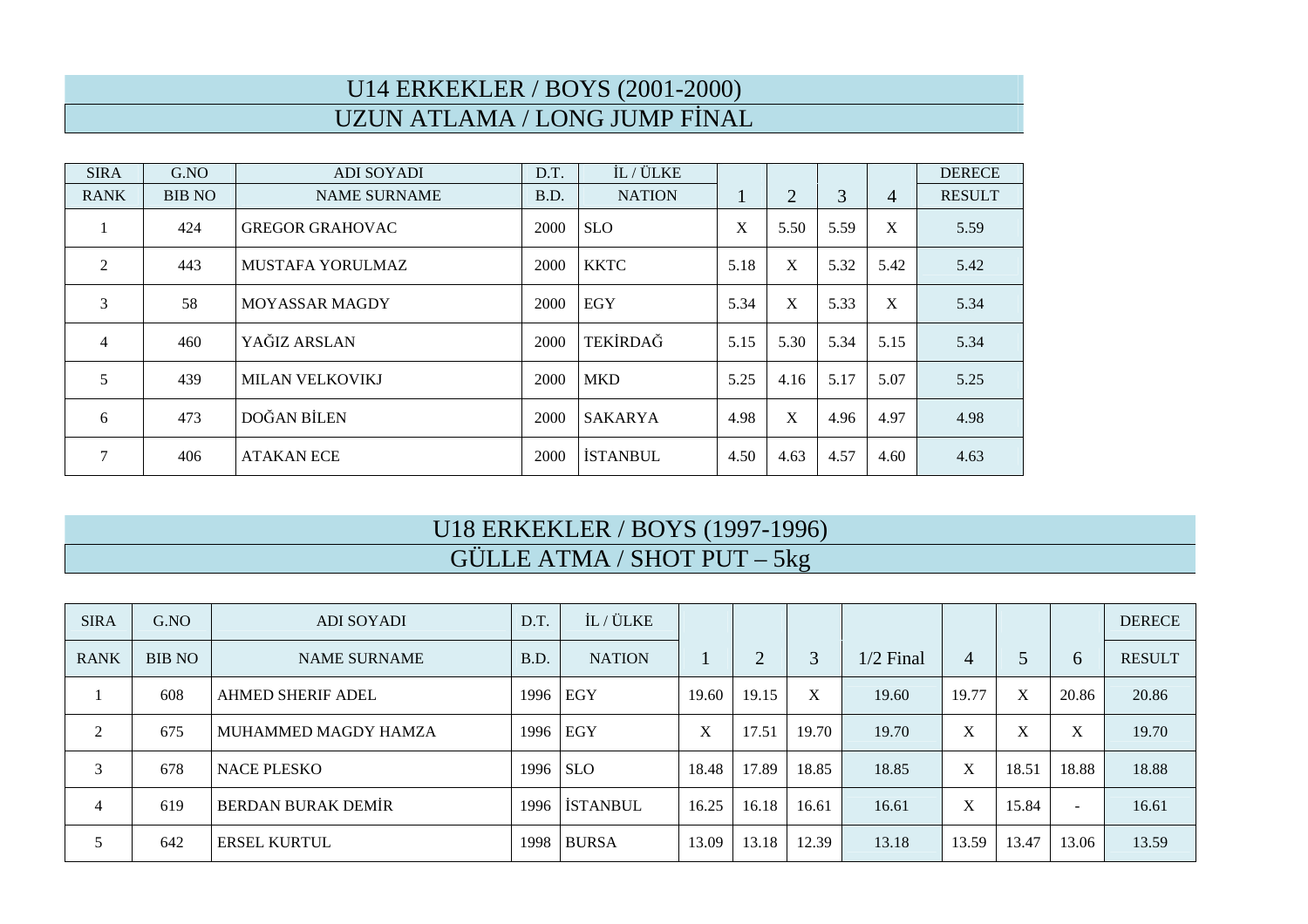| 6      | 615 | <b>BARBAROS DERMÍRTAS</b>       | 1996 | <b>SAKARYA</b>  | 12.90            | X           |             | 12.90 |       |       |        | 12.90 |
|--------|-----|---------------------------------|------|-----------------|------------------|-------------|-------------|-------|-------|-------|--------|-------|
| $\tau$ | 607 | AHMED HAMAD A A AL-JOFAIRI      |      | 1998 QAT        | 11.24            | 10.46       | 12.08       | 12.08 | 12.50 | 12.05 | 12.81  | 12.81 |
| 8      | 638 | <b>ENES ÜRKMEZ</b>              | 1997 | SAKARYA         | 11.53            | $\mathbf X$ | 11.60       | 11.60 | 11.79 | 11.68 | $\sim$ | 11.79 |
| 9      | 623 | <b>BORISLAV LENKOV YORDANOV</b> |      | 1996 BUL        | $\boldsymbol{X}$ | 11.50       | 10.16       | 11.50 |       |       |        | 11.50 |
| 10     | 667 | <b>MANUKYAN MANUK</b>           | 1996 | <b>ARM</b>      | $\mathbf X$      | 11.33       | 10.93       | 11.33 |       |       |        | 11.33 |
| 11     | 635 | EMİRHAN KÜLÜNK                  | 1998 | TEKİRDAĞ        | 10.85            | 10.07       | 10.41       | 10.85 |       |       |        | 10.85 |
| 12     | 603 | ABDULRAHMAN SAAD S Q AL -NAEMI  | 1999 | QAT             | 10.42            | 10.12       | 10.28       | 10.42 |       |       |        | 10.42 |
| 13     | 663 | <b>KEMAL ÇAT</b>                | 1998 | KOCAELİ         | 10.24            | 9.75        | 9.82        | 10.24 |       |       |        | 10.24 |
| 14     | 636 | <b>EMRE AYDIN</b>               | 1996 | <b>İSTANBUL</b> | 10.06            | 9.46        | 9.17        | 10.06 |       |       |        | 10.06 |
| 15     | 719 | <b>MAHMUT AKGÜL</b>             | 1997 | <b>İSTANBUL</b> | 8.89             | $\mathbf X$ | 10.05       | 10.05 |       |       |        | 10.05 |
| 16     | 668 | MEHMET ALİ GÖLEK                | 1997 | <b>İSTANBUL</b> | 7.90             | 9.75        | X           | 9.75  |       |       |        | 9.75  |
| 17     | 691 | RAŞİT YIDIZ                     | 1999 | TEKİRDAĞ        | 8.96             | 8.20        | $\mathbf X$ | 8.96  |       |       |        | 8.96  |
| 18     | 725 | MUHAMMED DEMİR                  | 1997 | <b>İSTANBUL</b> | 7.25             | 8.20        | 8.17        | 8.20  |       |       |        | 8.20  |
| $\sim$ | 654 | HÜSEYİN CUMALI                  | 1997 | <b>SAKARYA</b>  | $\mathbf X$      | ÷,          |             |       |       |       |        | NM    |